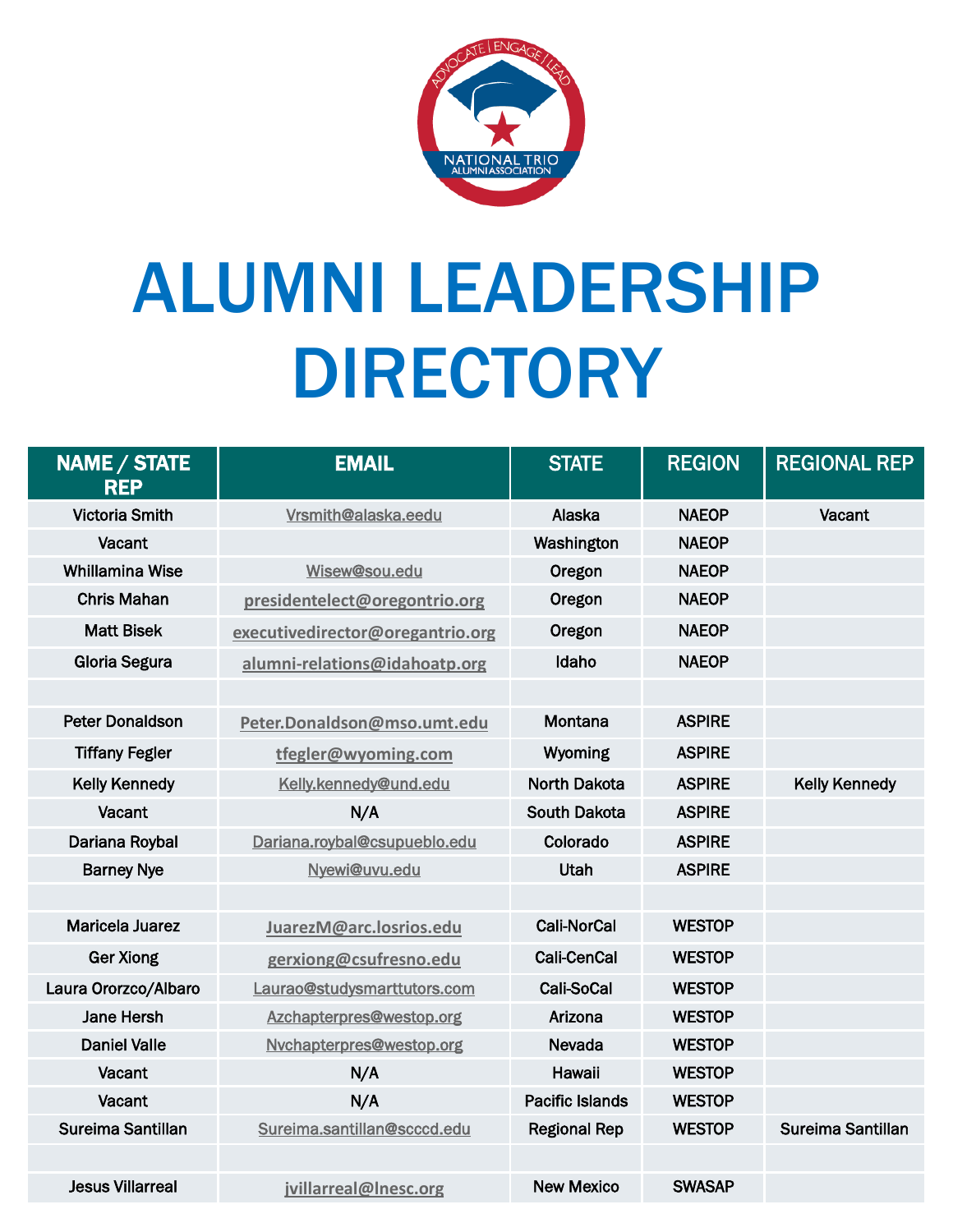| <b>Fidel Zapata</b>      | fidelz@exchange.uta.edu      | Texas                   | <b>SWASAP</b>  | <b>Fidel Zapata</b> |
|--------------------------|------------------------------|-------------------------|----------------|---------------------|
| Je'rod Walker            | jwalker62@uco.edu            | <b>Oklahoma</b>         | <b>SWASAP</b>  |                     |
| <b>Desarae Nelson</b>    | Dxnelson1@ualr.edu           | <b>Arkansas</b>         | <b>SWASAP</b>  |                     |
| Lurtisha Wade-Simon      | wadel@mybrcc.edu             | Louisiana               | <b>SWASAP</b>  |                     |
|                          |                              |                         |                |                     |
| <b>Tameka Herrion</b>    | therrion@semo.edu            | Nebraska                | <b>EOA</b>     |                     |
| <b>Tameka Herrion</b>    | therrion@semo.edu            | <b>Kansas</b>           | <b>EOA</b>     |                     |
| <b>Scottie Yang</b>      | syang@central.edu            | lowa                    | <b>EOA</b>     |                     |
| Evelyn Aguila            | aguila3@stolaf.edu           | Minnesota               | <b>EOA</b>     |                     |
| <b>Dylan Klein</b>       | waeoppalumni@eoa.org         | Wisconsin               | <b>EOA</b>     |                     |
| Jason Herman             | waeoppalumni@eoa.org         | Wisconsin               | <b>EOA</b>     |                     |
| <b>Cristin Wittman</b>   | christinwittman@triton.edu   | <b>Illinois</b>         | <b>EOA</b>     |                     |
| Kenya Weaver             | kweaver@csu.edu              | <b>Illinois</b>         | <b>EOA</b>     |                     |
| <b>Tameka Herrion</b>    | therrion@semo.edu            | <b>Missouri</b>         | <b>EOA</b>     |                     |
| Vacant                   | N/A                          | Indiana                 | <b>EOA</b>     |                     |
| Vacant                   | N/A                          | Ohio                    | <b>EOA</b>     |                     |
| Vacant                   | N/A                          | Michigan                | <b>EOA</b>     |                     |
| <b>Lisa Edwards</b>      | Ledwards64@ivytech.edu       | <b>Regional Rep</b>     | <b>EOA</b>     | <b>Lisa Edwards</b> |
| <b>Ava McDowell</b>      | Amcdowell@oakland.edu        | <b>Regional Rep</b>     | <b>EOA</b>     | <b>Ava McDowell</b> |
|                          |                              |                         |                |                     |
| <b>Felisha Stevenson</b> | fstevenson@coahomacc.edu     | <b>Mississippi</b>      | <b>SAEOPP</b>  |                     |
| <b>Cody Hammock</b>      | cody.hammack@bscc.edu        | Alabama                 | <b>SAEOPP</b>  |                     |
| <b>Alissa Belton</b>     | alissa.belton@mtsu.edu       | <b>Tennessee</b>        | <b>SAEOPP</b>  |                     |
| <b>Shayla Ring</b>       | sdmenville@moreheadstate.edu | Kentucky                | <b>SAEOPP</b>  |                     |
| <b>Matthew Donovan</b>   | medonovan@moreheadstate.edu  | Kentucky                | <b>SAEOPP</b>  |                     |
| Vacant                   | N/A                          | <b>North Carolina</b>   | <b>SAEOPP</b>  |                     |
| <b>Tara Holman</b>       | andersont@midlandstech.edu   | <b>South Carolina</b>   | <b>SAEOPP</b>  |                     |
| <b>Lauren Smith</b>      | Lauren.smith1@uga.edu        | Georgia                 | <b>SAEOPP</b>  |                     |
| Latasia Ramsey           | latasia.ramsey@uga.edu       | Georgia                 | <b>SAEOPP</b>  |                     |
| <b>Frank Campos</b>      | fcampos@fsu.edu              | Florida                 | <b>SAEOPP</b>  |                     |
| Lawanna Hair             | Lmhair@usf.edu               | Florida                 | <b>SAEOPP</b>  |                     |
| <b>Melissa Towe</b>      | melissa.towe@mtsu.edu        | <b>Regional Rep</b>     | <b>SAEOPP</b>  | <b>Melissa Towe</b> |
|                          |                              |                         |                |                     |
| <b>Matthias Seisay</b>   | mseisay@bowiestate.edu       | Maryland                | <b>MEAEOPP</b> |                     |
| <b>Larry Davis</b>       | Idavis@collegeboard.org      | District of<br>Columbia | <b>MEAEOPP</b> |                     |
| Vacant                   | N/A                          | <b>Delaware</b>         | <b>MEAEOPP</b> |                     |
| <b>Eron McMillen</b>     | mcmillen e@calu.edu          | Pennsylvania            | <b>MEAEOPP</b> |                     |
| <b>Carol Suder-Howes</b> | howesc@dewv.edu              | <b>West Virginia</b>    | <b>MEAEOPP</b> |                     |